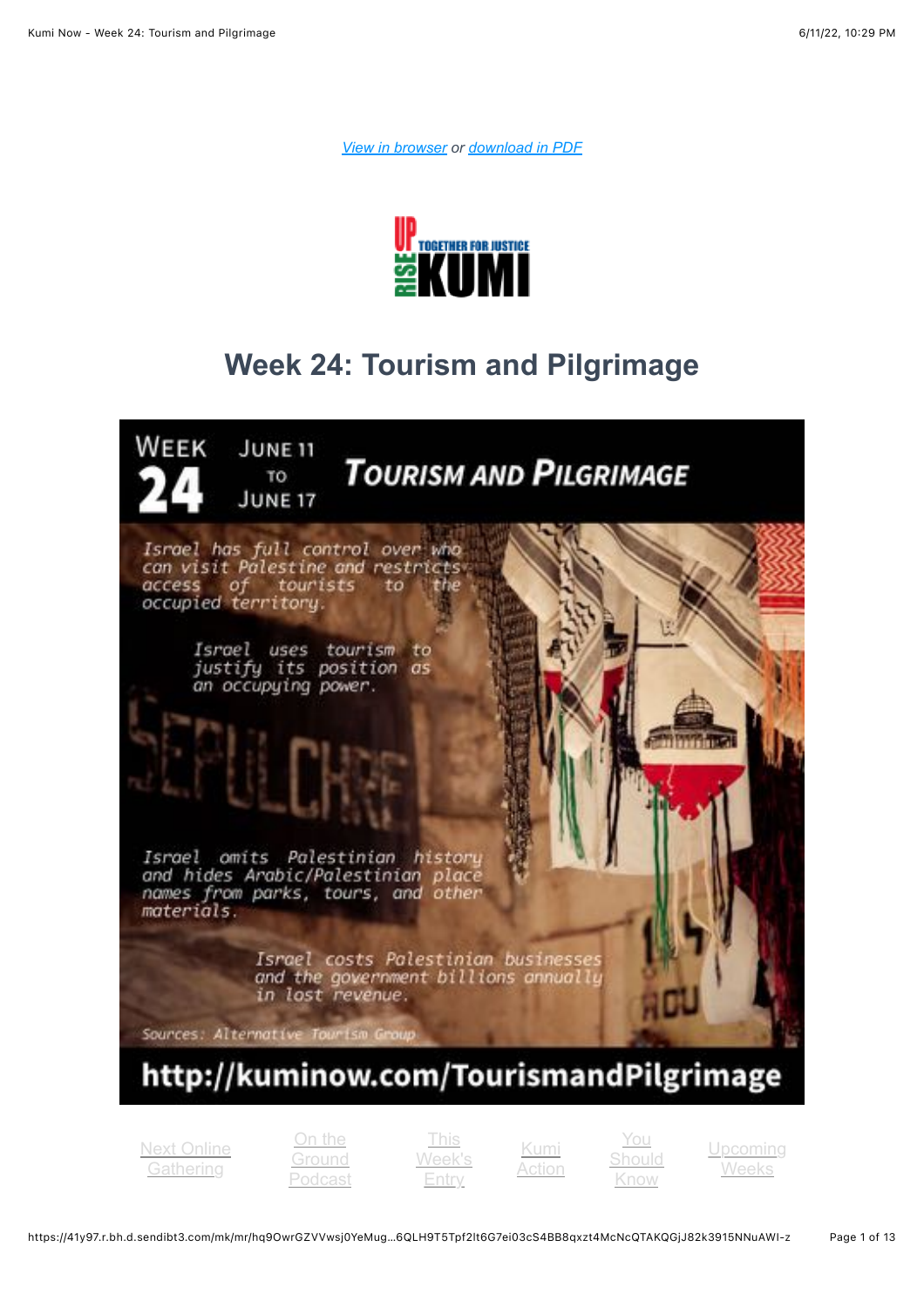Dear Kumi Now supporter,

On Tuesday **Dr. Mazin Qumsiyeh** of the **Palestine Museum of Natural History** and **Palestine Institute for Biodiversity and Sustainability at Bethlehem University** spoke to us about about the environmental effects of Israel's ongoing [occupation of Palestine. The replay of the session is now available](https://kuminow.com/week-23-environmental-effects-of-occupation-online-gathering-2022/) [on YouTube](https://youtu.be/asKc9H_4pWA) [and on](https://kuminow.com/week-23-environmental-effects-of-occupation-online-gathering-2022/) our website. The website includes his bio, the advocacy instructions, and links shared during the gathering.

We would appreciate it if you could share the session with your community. You could use wording such as:

*Last week we learned about the ongoing effects on the environment of Israel's occupation of Palestine. Our guest was Dr. Mazin Qumsiyeh of the Palestine Museum of Natural History and Palestine Institute for Biodiversity and Sustainability at Bethlehem University. Learn more in the latest Kumi Now online gathering. https://youtu.be/asKc9H\_4pWA*

<span id="page-1-0"></span>And now, let's move on to Tuesday's online gathering:

## **Next Online Gathering**



#### **June 14: Week 24 - Tourism and Pilgrimage**

**[Full information on the gathering is here.](https://kuminow.com/week-24-tourism-and-pilgrimage-online-gathering-2022/)**

For the northern hemisphere, students and families around the world are beginning their summer vacations. While in the southern hemisphere students may be looking forward to a winter break. Many people take these times to travel: to visit family, as tourists, or as pilgrims. Whether or not you are spending your own travel money to go on holiday or pilgrimage in Israel and Palestine, you can, as part of the Kumi Community, help have an impact.

Our guest will be **Rami Kassis**, the executive director of **Alternative Tourism Group**.

**Time:** Tuesday, June 14, at 6:00pm East Jerusalem, Palestine time (UTC+3) That's...

- Pacific (Seattle/Vancouver): 8am
- Central (Chicago): 10am
- Eastern (New York/Toronto): 11am
- Atlantic: 12pm
- Newfoundland: 12:30pm
- Greenwich (London): 4pm
- Central Europe (Paris/Stockholm): 5pm
- South Africa: 5pm
- Manila: 11pm
- Sydney: 1am (+1 Day)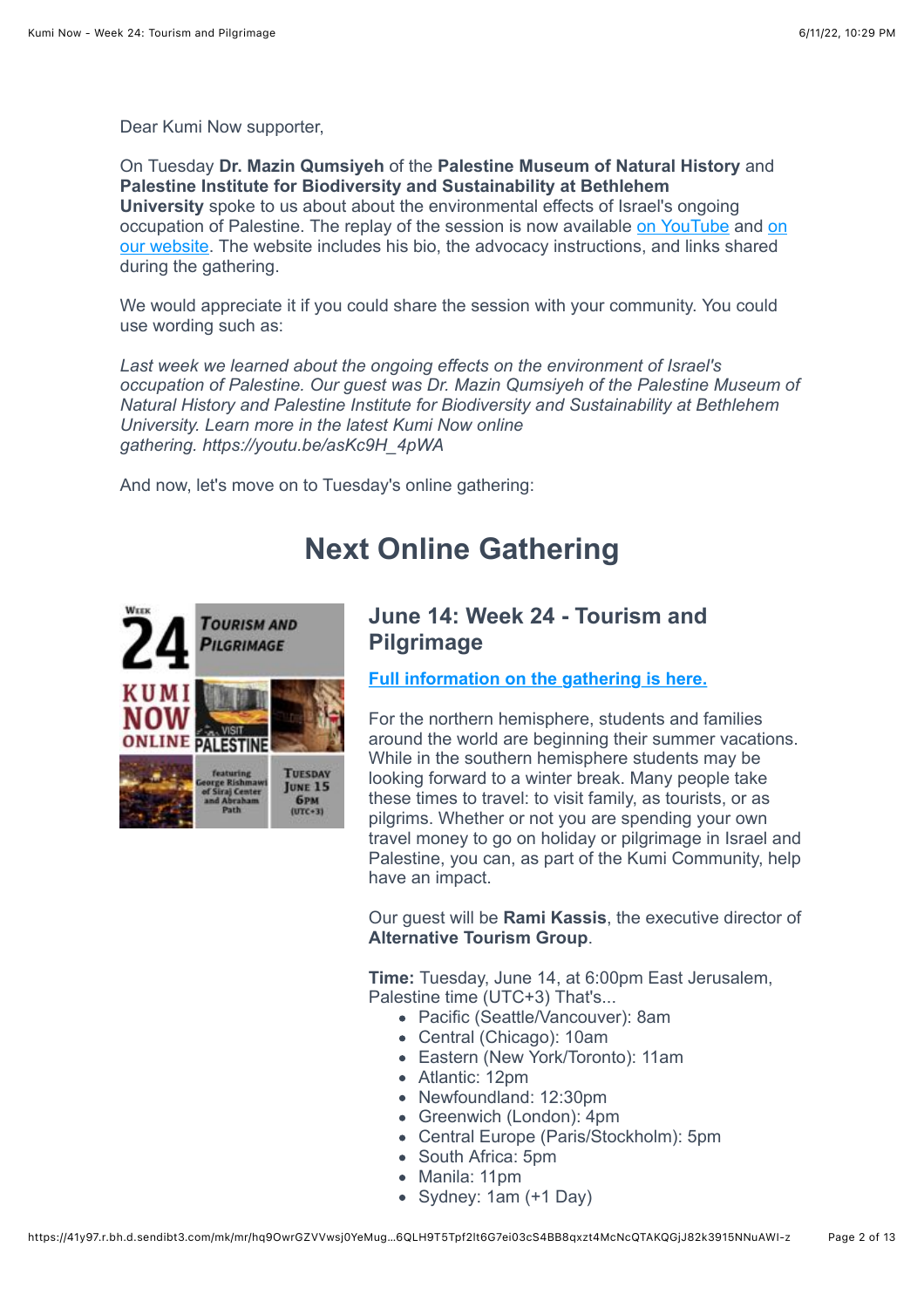Auckland: 3am (+1 Day)

**Zoom Meeting:** <https://zoom.us/j/94679502800>(There's no registration page, so please set an alarm for yourself and use this link on Tuesday.)

Remember, if you'd like to receive a reminder about the gathering an hour before it begins, please use the [registration form at the bottom of the page](http://kuminow.com/online/).

## **On the Ground Podcast**

<span id="page-2-0"></span>The lastest episode is out! The podcast is available and searchable on every major podcast directory, including Google, [Spotify](https://open.spotify.com/show/2cXfaL6ik8M0pw6rxIg8u0), and Apple Podcasts. Search for 'On the Ground for Palestine' in your favorite podcast app. And you can listen or subscribe to the podcast from our [Anchor.fm page](https://anchor.fm/kumi-now):



And it is also available as a video [on YouTube](https://youtu.be/DRkmrQiUp-I):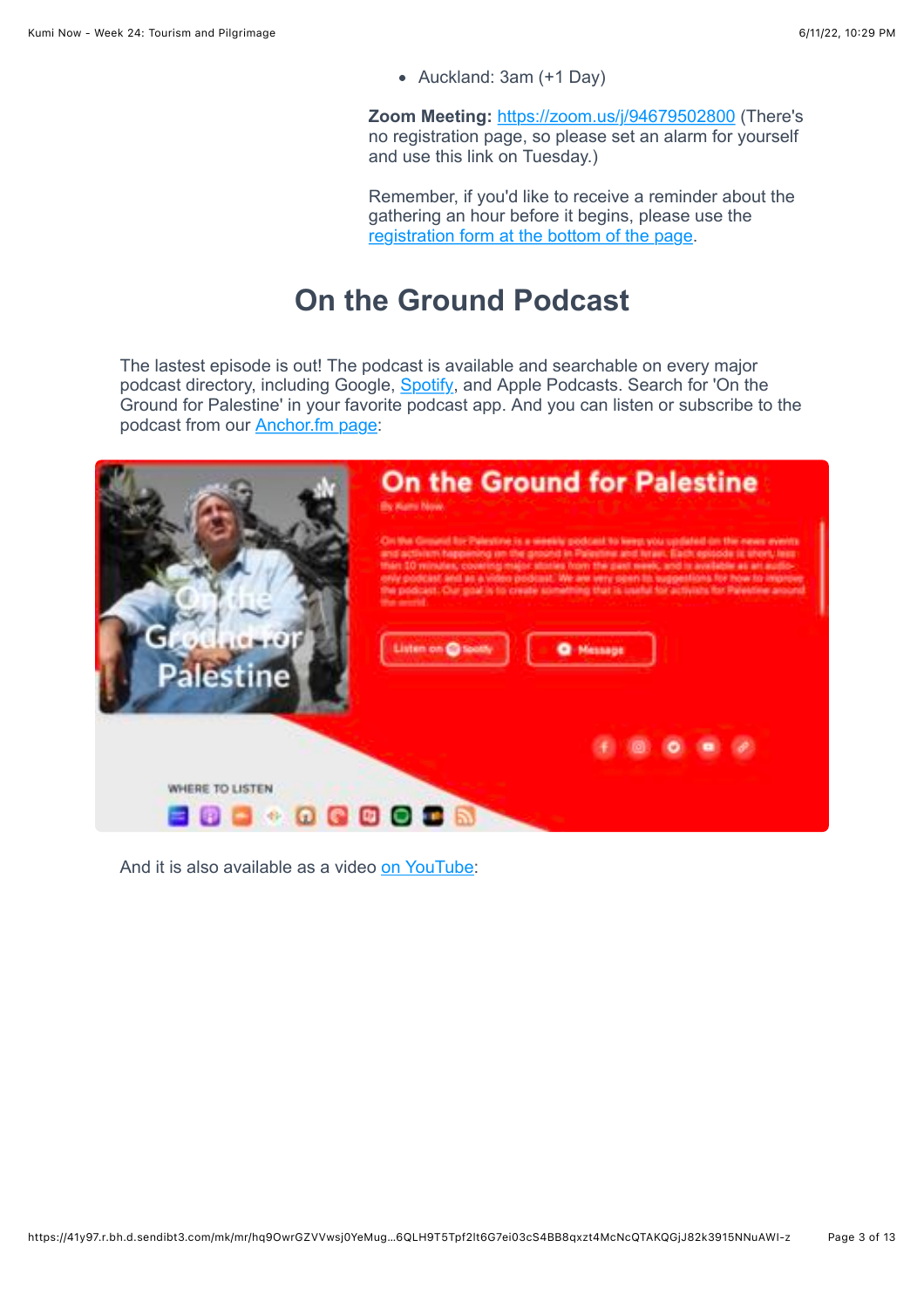# **ON THE GROUND FOR PALESTINE AND ISRAEL**



**This Week's Entry**

<span id="page-3-0"></span>**Please note:** To match the dates in the [calendar,](https://kuminow.com/calendar/) we post a new entry and publish the newsletter each Saturday.

**Sharing and publicizing:** The graphics in this newsletter are designed to be the perfect size and shape to share to Facebook, Twitter, and Instagram. So each week you can help the cause simply by sharing these images online. It's one more option you have to help.

#### **Kumi Week #24: Tourism and Pilgrimage**

Week 24 of Kumi Now is now available [on the website.](https://kuminow.com/tourismandpilgrimage/) For the northern hemisphere, students and families around the world are beginning their summer vacations. While in the southern hemisphere students may be looking forward to a winter break. Many people take these times to travel: to visit family, as tourists, or as pilgrims. Whether or not you are spending your own travel money to go on holiday or pilgrimage in Israel and Palestine, you can, as part of the Kumi Community, help have an impact. With this in mind, the Kumi Now community this week looks at what we can do so that together we can *rise up*.

Please read the essay on this issue and the story from Aziz Abu Sarah, a tour operator. Last year we were joined by **George Rishmawi** of **Siraj Center** and Palestinian Heritage Trail for our **online gathering**. And here are a few more facts for you: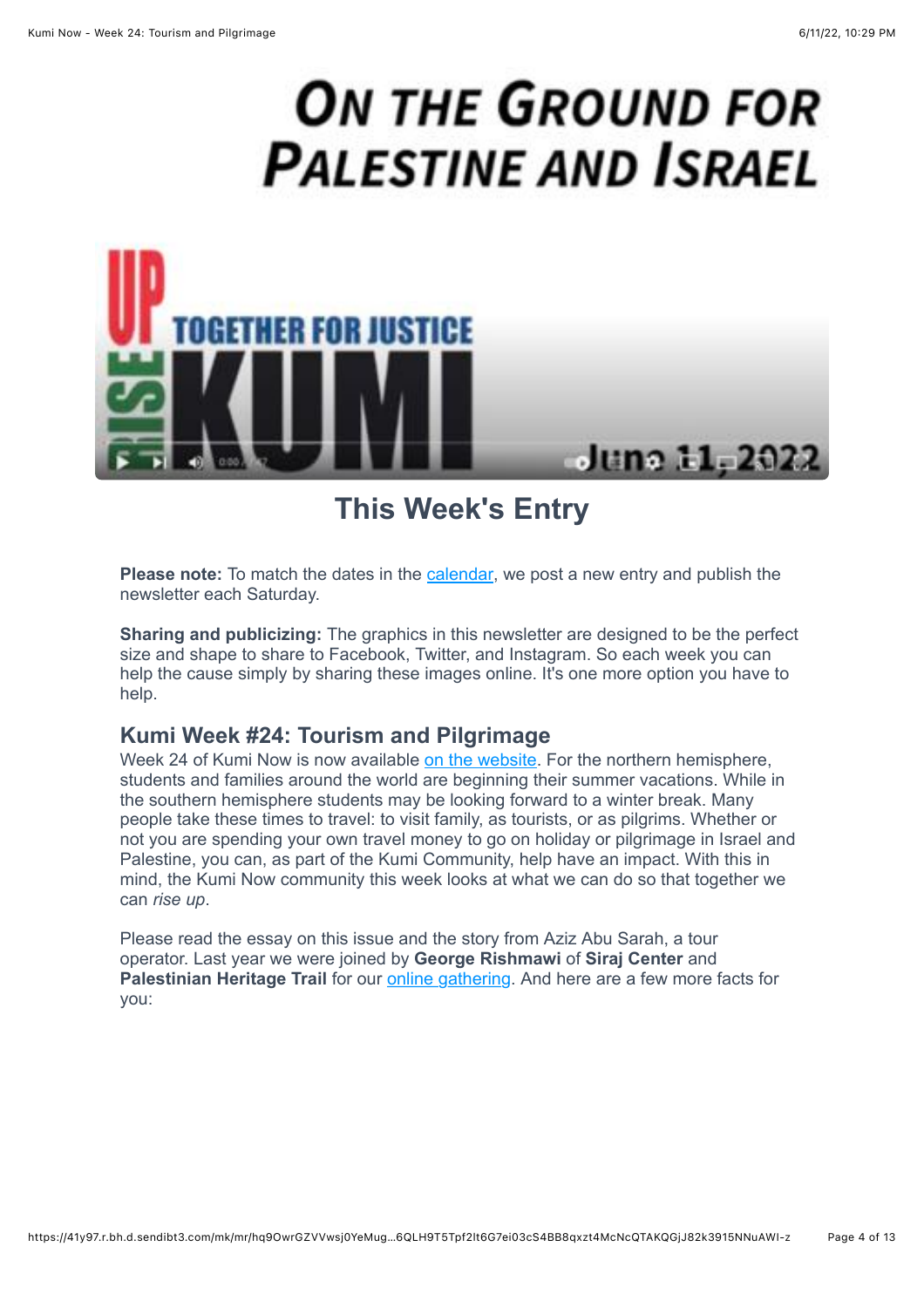

## http://kuminow.com/TourismandPilgrimage

### **Understanding the Tourism and Pilgrimage: Just the Facts. Israel...**

- Has full control over who can visit Palestine and restricts access of tourists to the occupied territory.
- Uses tourism to justify its position as an occupying power.
- Uses tourism to disseminate propaganda, spreading an official Israeli narrative.
- Omits Palestinian history and hides Arabic/Palestinian place names from parks, tours, and other materials.
- Keeps visitors from having contact with Palestinian communities.
- Has "annexed" tourism and pilgrimage sites controlled by Palestinians.
- Grants preferential treatment to Israeli tour companies over Palestinian ones and denies permits to Palestinian tour guides and for the construction of tourism infrastructure including transportation systems and building.
- Costs Palestinian businesses and the government billions annually in lost revenue.

These facts are drawn from **Alternative Tourism Group's Alternative Tourism Journal**[, particularly "Tourism & Media", "Conflict Between 2 Narratives", "Palest](http://atg.ps/study-center/alternative-tourism-journal)inian Cultural Heritage in Israel" and "Staged Authenticity".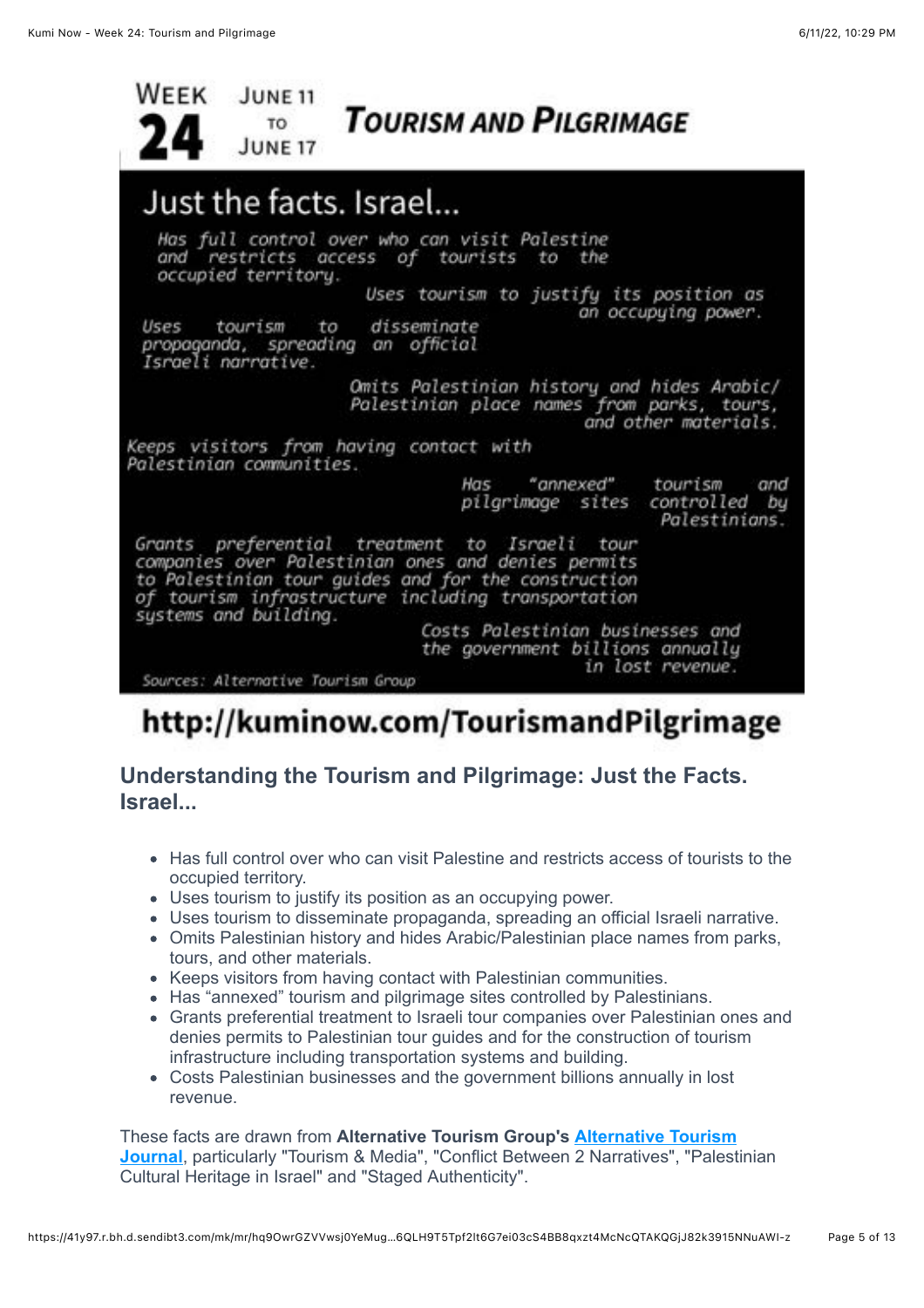#### **Learning More**

You can start by reading ["Tourism in Service of Occupation and Annexation"](https://al-shabaka.org/briefs/tourism-in-service-of-occupation-and-annexation/) by **Halah Ahmad** for **Al-Shabaka**.

To go deeper, we are developing an extensive list of **Additional Resources** at the bottom of this week's entry as well as a [YouTube playlist](https://youtube.com/playlist?list=PLu2nUnkJwDwn98fUogwrOUTSfHq4z4FBT) on the subject.

Once you understand the situation you'll want to get involved. Here's the Kumi Action for this week. We're now releasing a video each week focusing on the Kumi Action! Check out the one below [on YouTube.](https://youtu.be/wgSXt4VLGBM)

# <span id="page-5-0"></span>WEEK JUNE 17 OURISMOAND® LOGBIRDAGE 40  $0.00 / 1:18$ Ы

**Kumi Action**

We have created short profiles of different sites around Palestine. The first three are available below and the rest are available under the [Kumi Action on the website](https://kuminow.com/tourismandpilgrimage/#kumiaction) and we will post them on the Kumi Now social media accounts: **Facebook**, [Twitter,](http://www.twitter.com/kumi_now) and [Instagram](http://www.instagram.com/kumi_now). Take these images and post them (or share our posts), one per day, on social media, or print them out and post them someplace others can see them.

Include a link to [this page](https://kuminow.com/tourismandpilgrimage/) of the Kumi Now website along with the hashtags #VisitPalestine, #EthicalTourism, #KumiNow, and #Kumi24.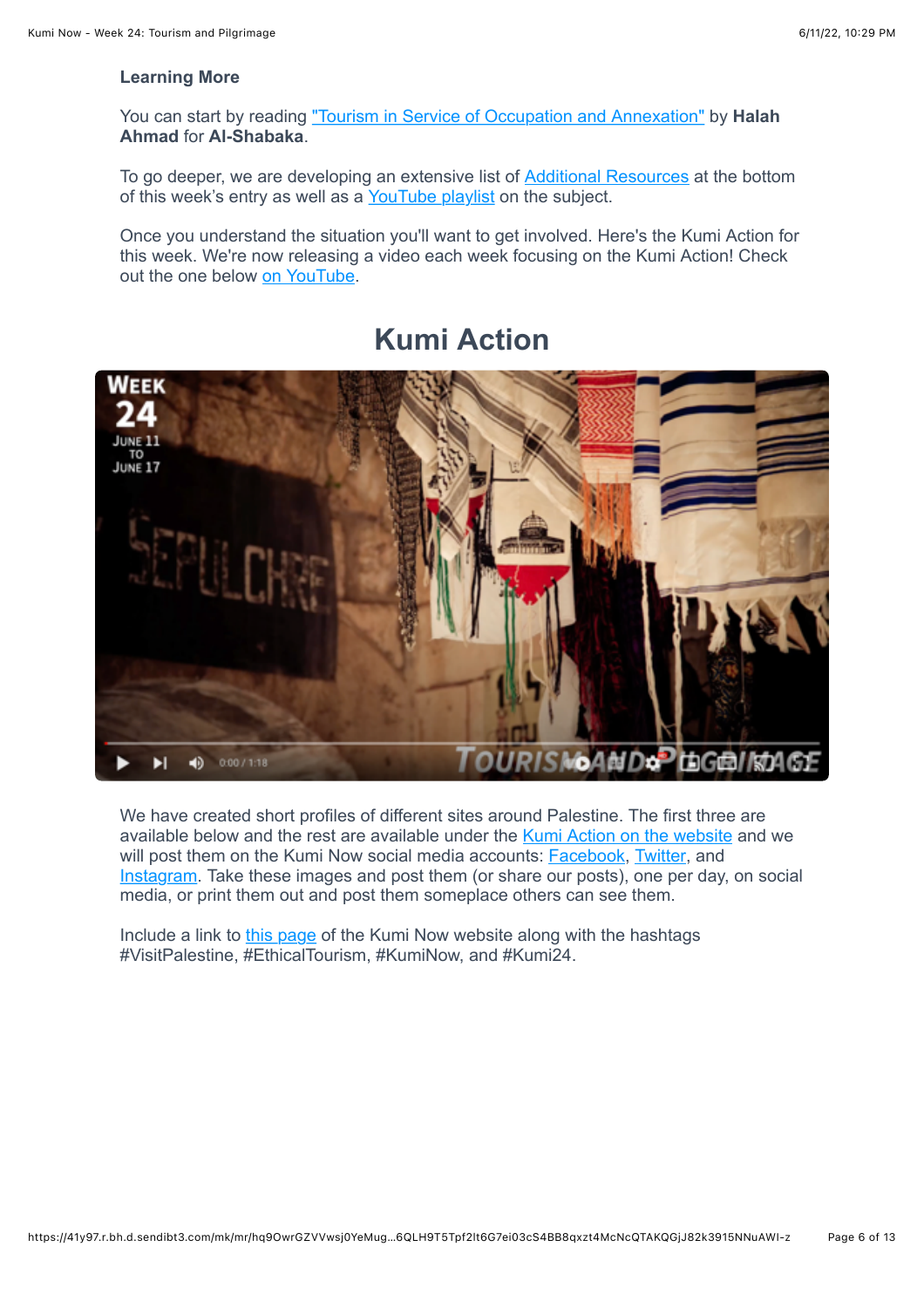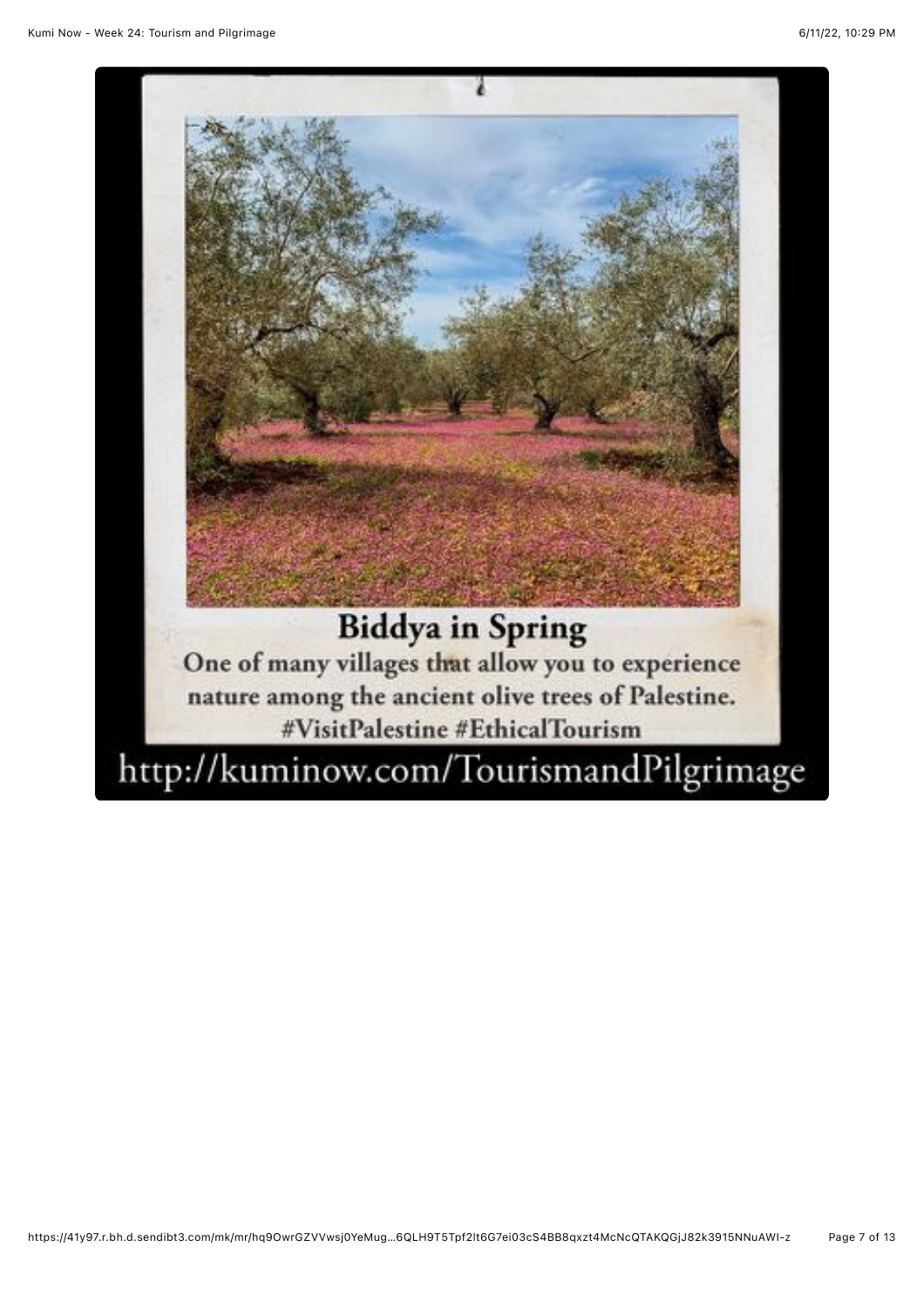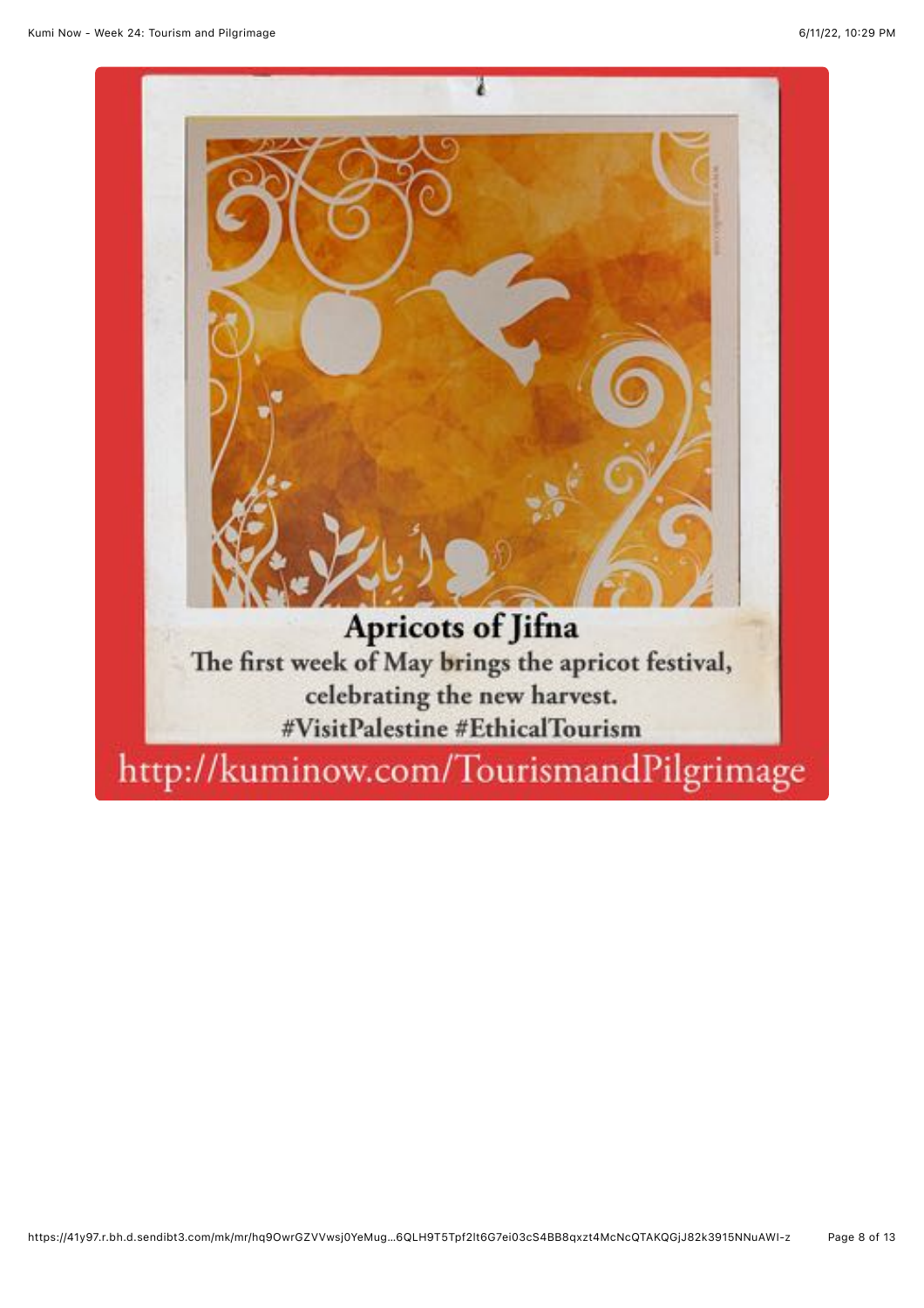

<span id="page-8-0"></span>Again, these and the rest of the images are available [on the website](https://kuminow.com/tourismandpilgrimage/#kumiaction) and are being posted on our social media accounts, including **Twitter**, **Facebook**, and **Instagram**.

## **You Should Know**

*One or two people, companies, or organizations generally related to the issue of the week you should know, and how you can follow them online.*

## **Alternative Tourism Group (ATG)**

The **Alternative Tourism Group (ATG)** is a Palestinian NGO specializing in tours and pilgrimages that include critical examinations of the history, culture, and politics of the Holy Land. Established in 1995, ATG operates according to the tenets of "justice tourism", that is,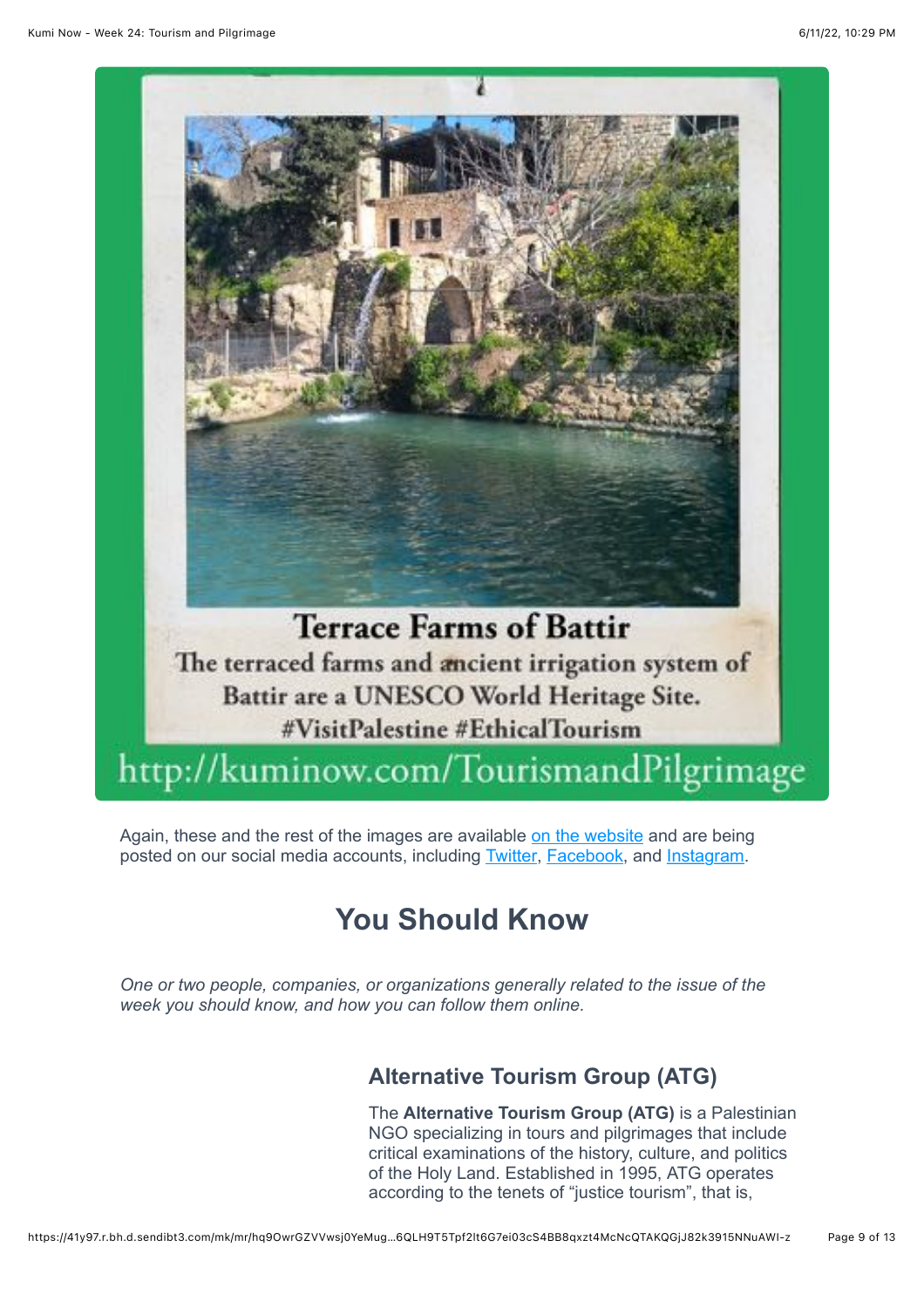

tourism that holds as its central goals the creation of economic opportunities for the local community, positive cultural exchange between host and guest through oneon-one interaction, the protection of the environment and political/historical education. ATG works to encourage all tourism operators to abandon exploitative mass tourism and to adopt practices that positively affect the host population. Through these methods, ATG seeks to promote a positive image of Palestine and its people and to contribute towards establishing rightful peace in the area. Since its establishment, ATG has provided its services to thousands of people from all over the world. You can read more about ATG [here](http://atg.ps/about-us).

You can find ATG on their [website](http://atg.ps/) and follow them on [Facebook,](https://www.facebook.com/atgpalestine) [Twitter,](https://twitter.com/SeePalestine) and [LinkedIn](http://www.linkedin.com/company/alternative-tourism-group).

ATG publishes an amazing guidebook called *Palestine & Palestinians* that is available in EIGHT languages. You can find [more information on their website.](http://atg.ps/guidebook) You can order it several places, including at [kufiya.org.](https://www.kufiya.org/atg)

roots Ouds

#### **Grassroots Al-Quds**

**Grassroots Al-Quds** was established in 2011 out of the belief in Jerusalem's historical and current importance and the need for a platform for Palestinian networking in the city. Their goal is to support Palestinian sumoud (steadfastness and resilience) in Al-Quds. They research and create knowledge that supports community mobilization. They build networks between the different Palestinian communities in Jerusalem, so that they can overcome their fragmentation by the Israeli occupation authorities, and make long-term plans and strategies for the city as a whole. They can help you learn about **[Jerusalem](https://www.grassrootsalquds.net/al-quds)** and help you [book a tour.](https://www.grassrootsalquds.net/tour)

You can find them on their [website](https://www.grassrootsalquds.net/) and follow them on [Facebook,](https://www.facebook.com/grassrootsalquds) [Instagram,](https://www.instagram.com/grassroots_alquds) Twitter https://twitter.com/grassroots\_quds, and [YouTube.](https://www.youtube.com/user/GrassrootsAlQuds/videos)

You can buy their amazing guidebook to Jerusalem, *Wujood*, and map of Jerusalem [here](https://www.grassrootsalquds.net/wujood). The page also has links to their wonderful FREE apps for iOS and Android. Or just search for 'Wujood' in the iOS or Android app stores.



#### **Network for Experiential Palestinian Tourism Organization (NEPTO)**

**Network for Experiential Palestinian Tourism Organization (NEPTO)** is a coalition of 16 Palestinian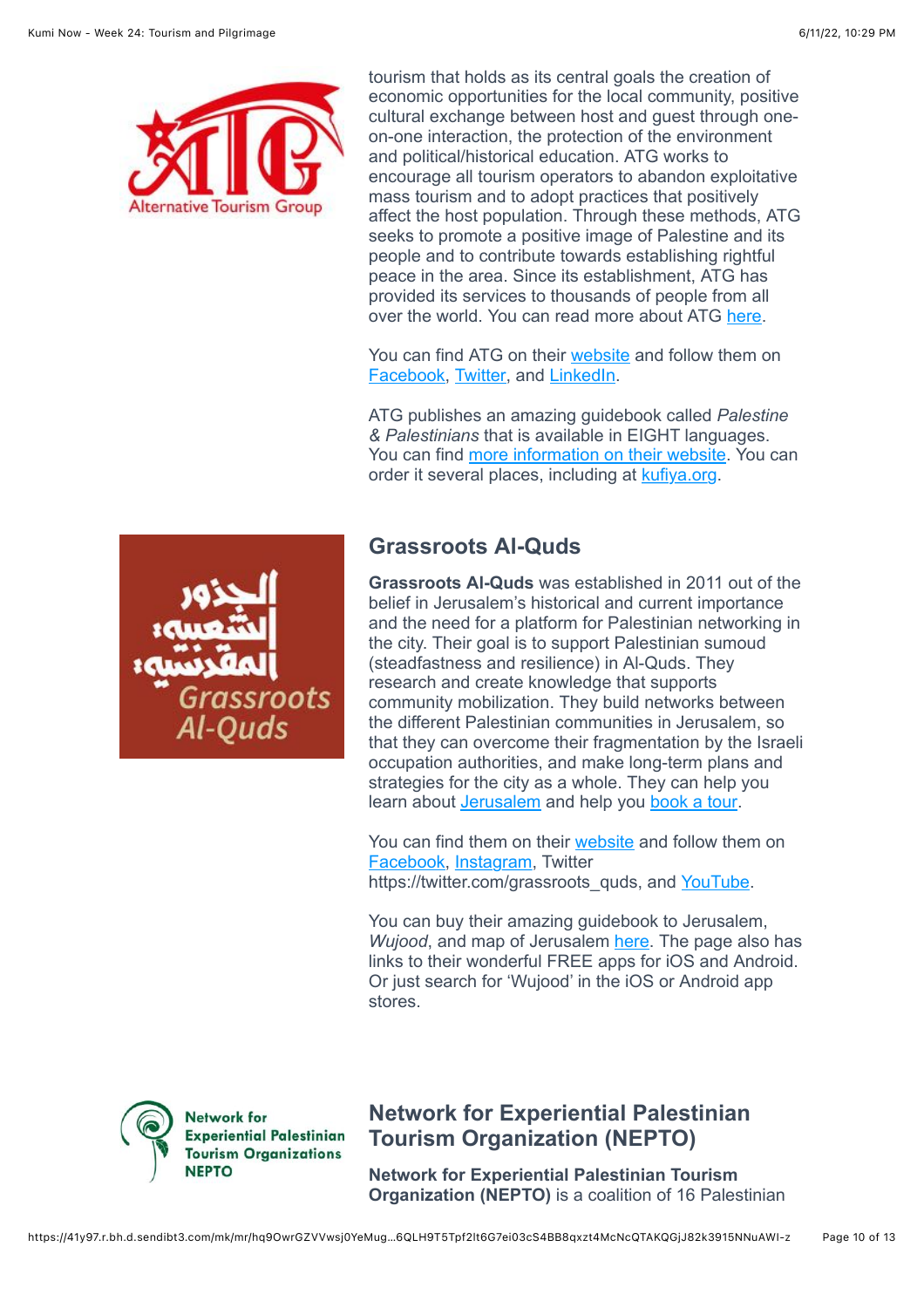organizations that work in tourism and pilgrimage. Its mission is "To develop, consolidate, coordinate and promote the humanistic, cultural, heritage, historic, solidarity and environmental programs and to incorporate them into the Palestinian tourism and cultural developmental frame through the establishment of a representative coalition of common efforts producing tourism programs with a distinct Palestinian identity."

You can find NEPTO on their [website](https://nepto.ps/) and follow them on [Facebook](https://www.facebook.com/networkEPTO/).

### **Siraj Center**

**Siraj Center** creates links between Palestinian people and friends from around the world through educational tourism and cultural exchange. Since 2005 Siraj Center has, according to its website, "been achieving its vision of becoming one of the most prominent and innovative organizations driving the development of responsible tourism, and re-branding Palestine as a destination for experiential travel and human connection. We are pioneers in Palestine. Our diverse responsible tourism programs include local community tours, home stays, interfaith programs, pilgrimages, and cultural and factfinding missions, as well as other special interest programs. We are committing to making our tourism packages environmentally friendly, and offer an extensive array of outdoor programs, including walking/hiking (www.walkpalestine.com) and cycling tours (www.bikepalestine.com) along the Nativity Trail, Sufi Trail, Jerusalem Wilderness and Abraham Path, the first long distance walking route through the West Bank (www.masaribrahim.ps)."

You can find Siraj Center on its [website](https://www.sirajcenter.org/index.php/en/) and follow it on [Facebook](https://www.facebook.com/SirajCenter) and [Twitter.](https://twitter.com/SirajCentre)

## **Upcoming Weeks**

<span id="page-10-0"></span>And here's what we have coming up in June so you can plan ahead and decide how you want to be a part of Kumi Now:

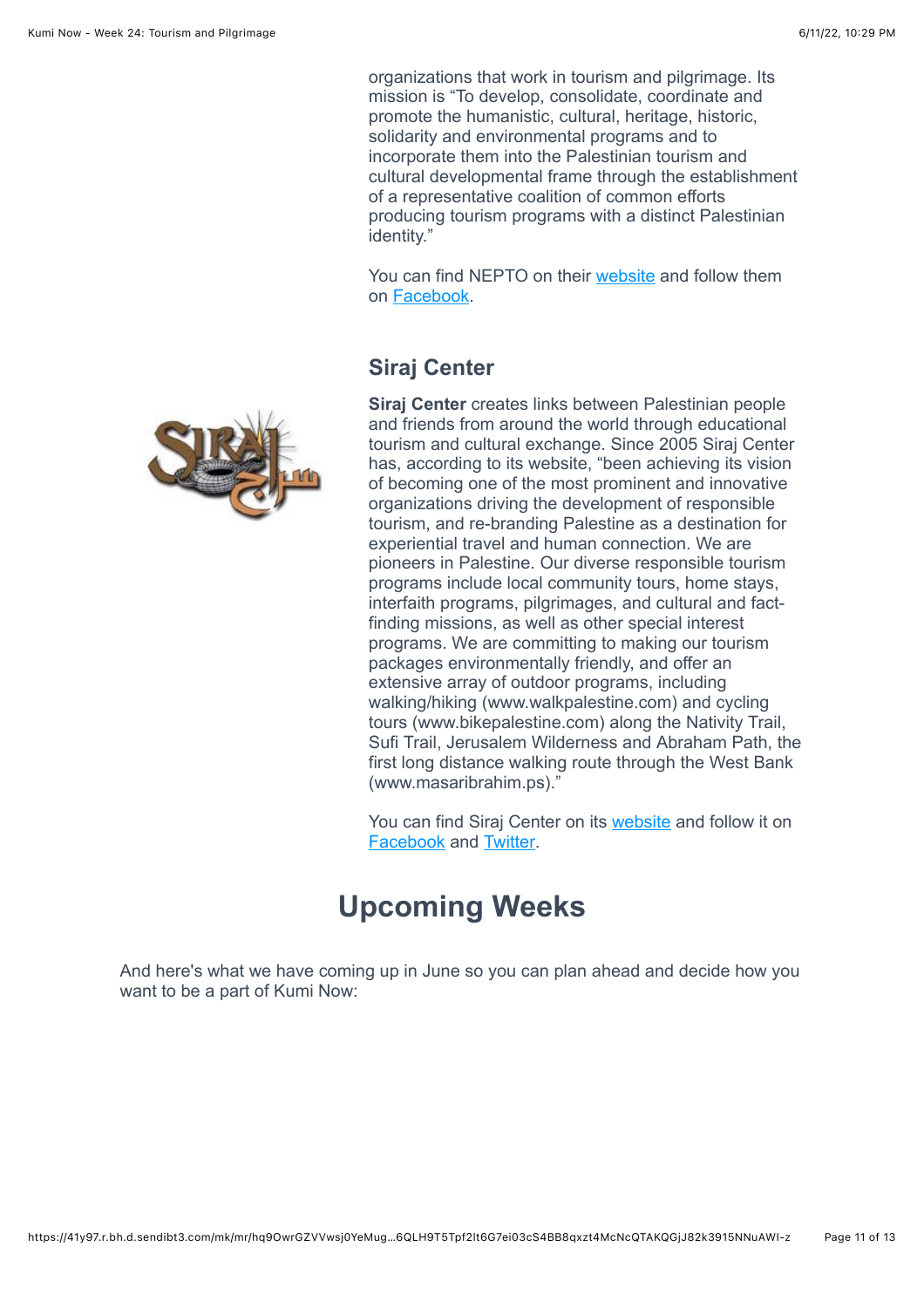# KUMI NOW ONLINE: MAY/JUNE, 2022



#### **EVERY TUESDAY | 6PM PALESTINE TIME | KUMINOW.COM**

Each week below will have an online gathering with a guest or guests speaking on the topic. The time and Zoom link are the same each week.

The weekly newsletter will always contain reminders of the upcoming online gatherings and the Zoom link. But if you're like me and need a reminder right before the sessions begin, you can register to receive a reminder email one hour prior to each online [gathering. And no more digging through your inbox looking for the Zoom link! Just use](https://kuminow.com/online/) the registration form at the bottom of the page.



#### **June 18 to 24: Week 25 - Palestinian Refugees**

#### **[Read the full entry online.](https://kuminow.com/palestinianrefugees/)**

Palestinians who were either forced from or fled their homes in 1948 and 1967 hoped for a quick return to their houses and land. Few would have foreseen that, decades later, they and their descendants would be living as refugees or internally displaced Palestinians. As the United Nations celebrates June 20 as World Refugee Day,1 we want to work to restore hope to those original Palestinian refugees and their descendants.

For our Kumi Action we will send copies of U.N. General Assembly Resolution 194 to those that really need to read it.



#### **June 25 to July 1: Week 26 - Nuclear Israel**

#### **[Read the full entry online.](https://kuminow.com/nuclearisrael/)**

The Treaty on the Non-Proliferation of Nuclear Weapons (NPT) was signed on July 1, 1968. According to the U.N., "More countries have ratified the NPT than any other arms limitation and disarmament agreement, a testament to the treaty's significance."1 Only five countries are not party to the treaty: Noth Korea, South